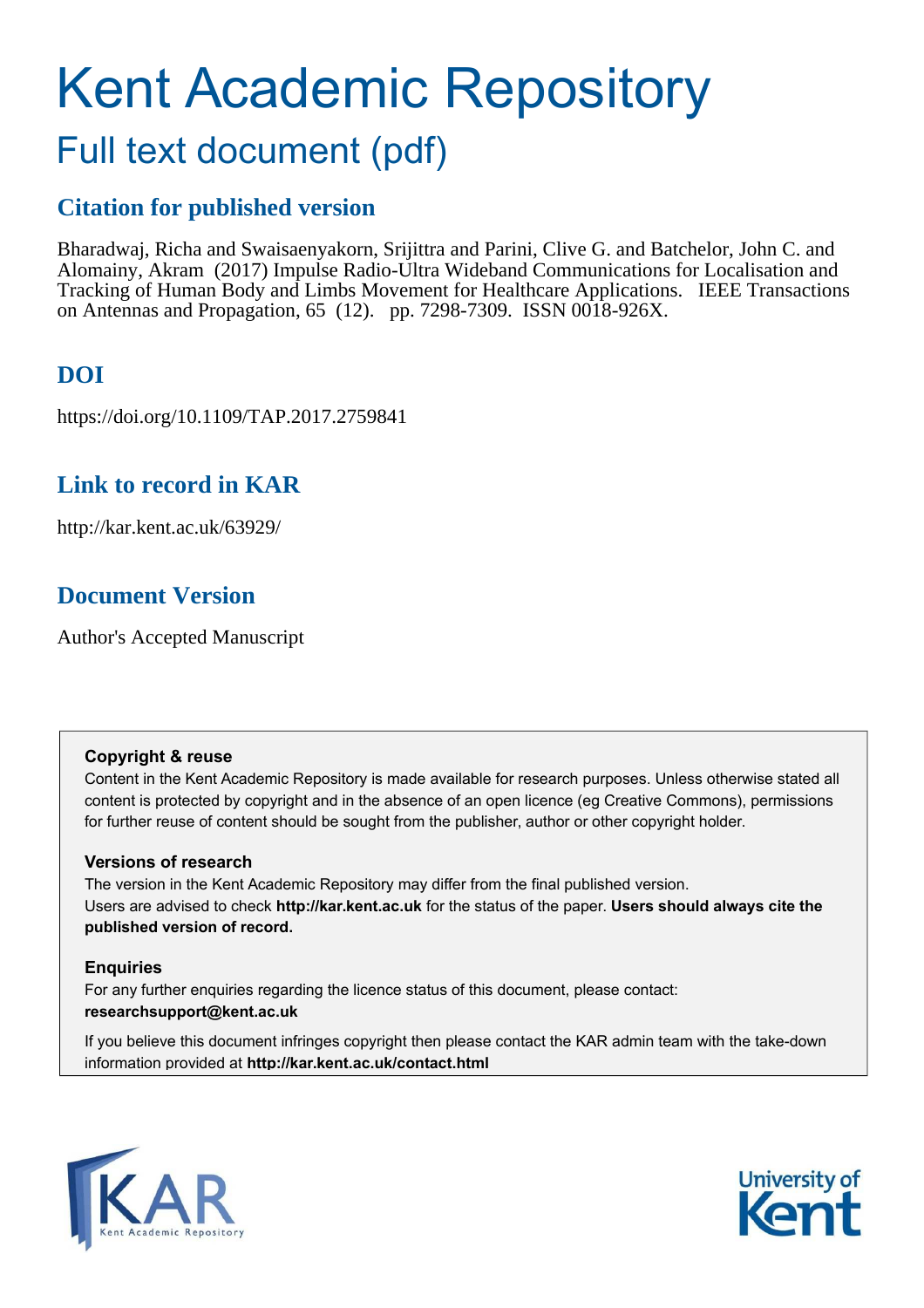# Impulse Radio-Ultra Wideband Communications for Localisation and Tracking of Human Body and Limbs Movement for Healthcare Applications

Richa Bharadwaj, Member IEEE, Srijittra Swaisaenyakorn, Member IEEE, Clive G. Parini, Member, IEEE, John C. Batchelor, Senior Member, IEEE and Akram Alomainy, Senior Member, IEEE

Abstract—Accurate and precise motion tracking of limbs and human subjects has technological importance in various healthcare applications. The use of Impulse Radio Ultra Wideband (UWB) technology due its inherent properties is of recent interest for high accuracy localisation. This paper presents experimental investigations and analysis of indoor human body localisation and tracking of limb movements in 3D based on IR-UWB technology using compact and cost-effective body worn antennas. The body–centric wireless channel characterisation has been analysed in detail using parameters such as path loss magnitude, number of multipath components, RMS delay spread, signal amplitude and Kurtosis with the main focus to differentiate between line-of-sight (LOS) and non-line-of-sight (NLOS) situations. Fidelity of the received signal is also calculated for different activities and antenna positions to study the pulse preserving nature of the UWB antenna when it is placed on the human body. The results reported in this paper have high localisation accuracy with 90 % in the range of 0.5 to 2.5 cm using simple and cost-effective techniques which is comparable to the results obtained by the standard optical motion capture system.

#### **Index Terms— Body-worn antenna, healthcare, localisation, time of arrival, tracking, ultra wideband technology**

#### I. INTRODUCTION

n recent years, the localisation and tracking of static and In recent years, the localisation and tracking of static and dynamic targets has received significant interest for several upcoming applications in wireless body sensor networks. In particular, wearable wireless systems are attracting significant interest to access and monitor human activity for sports, healthcare, military applications and day-to-day activities [1-4]. These include various technologies such as as infrared, inertial, ultrasound, optical and Radio Frequency (RF) based systems [4-5]. Infrared (IR) signals are low power and inexpensive but they cannot penetrate through obstructions. The systems based on ultrasound technology are relatively cheap; however they have lower precision in comparison with IR systems and are suitable for short range only [5-8]. A problem with inertial sensors such as accelerometers is that they suffer from a

S. Swaisaenyakorn and J.C. Batchelor are with the University of Kent, Canterbury CT2 7NT, U.K.

fluctuating offset and complex calibration procedure [9] while optical-based motion capture systems provide high accuracy but are expensive, require long calibration procedures, suffer from occlusions and are mostly confined to lab based measurements.

Among radio frequency (RF) technologies, the ultra-short pulse UWB (3.1 to 10.6 GHz) based systems enables high localisation accuracy and have several advantages such as low cost, low power, high data rate, portability, integration with other technologies (such as MEMS, inertial) and can carry signals through many obstacles in comparison to narrowband systems [10-12]. Commercial UWB localisation systems have reported an accuracy of  $10 - 15$  cm with an operating range of around 50 m [12]. 3D motion tracking products based upon miniature (MEMS) inertial sensors and UWB technology enables 5-8 cm positioning accuracy in an area of  $20 \times 20$  m<sup>2</sup> [13]. High accuracy in the range of 1 to 5 cm has been reported in the open literature for short-range indoor UWB positioning systems [12-17] and in [12], sub-millimetre accuracy is achieved using a carrier based UWB localisation system. Thus UWB technology has widespread advantages in positioning systems making it a natural choice for localisation using body worn antennas.

In [18], time of arrival (TOA) estimation using IR-UWB devices mainly for on-body arm tracking through Round Trip-Time-Of-Flight (RT-TOF) is presented obtaining an accuracy of 20 cm. TOA ranging error for indoor human tracking applications is investigated in [19] for different bandwidths ranging from 500 MHz to 5 GHz with ranging accuracy varying from several metres for low bandwidth to 0.19 m. Hybrid motion tracking system based on inertial motion capture and commercial UWB system and Kalman filter fusion algorithm is studied in [20] showing an improvement in range accuracy from 0.56 cm to 0.14 cm using UWB technology for global localisation estimation. Higher theoretical accuracy has been achieved using additional system hardware [21] in LOS situation for ankle-to-ankle distance during gait analysis, capable of providing a ranging accuracy of 0.11 cm error.

In our previous work [16-17] we studied the localisation of body worn antennas on the upper body of a human subject in uncluttered and realistic indoor environments. The promising high accuracy results (1 to 3 cm accuracy) of this investigation motivated a further detailed study in terms of motion tracking of the upper and lower limbs with whole body localisation focused for healthcare applications such as clinical motion analysis, physiotherapy and rehabilitation.

This work was supported in part by the Queen Mary University of London Principle's Doctoral Scholarship and Engineering and Physical Sciences Research Council (EPSRC), UK.

R. Bharadwaj was with the School of Electronic Engineering and Computer Science, Queen Mary University of London, London, U.K and is now with the Centre for Applied Research in Electronics, Indian Institute of Technology Delhi, New Delhi 110016, India. (email: richa\_b.cstaff@care.iitd.ac.in)

C. G. Parini, and A. Alomainy are with the School of Electronic Engineering and Computer Science, Queen Mary University of London, London E1 4NS, U.K. (e-mail[: a.alomainy@qmul.ac.uk\)](mailto:a.alomainy@qmul.ac.uk).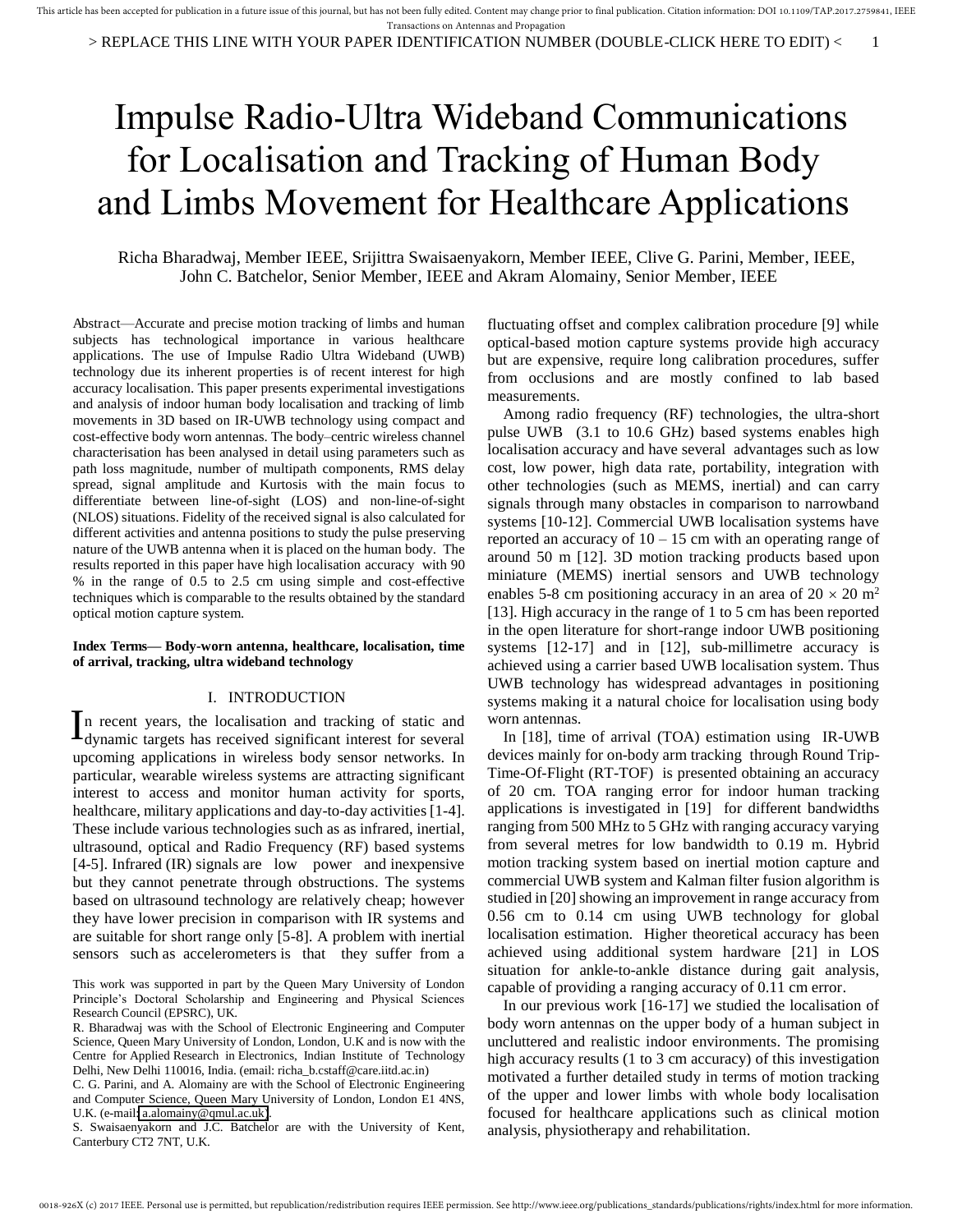#### > REPLACE THIS LINE WITH YOUR PAPER IDENTIFICATION NUMBER (DOUBLE-CLICK HERE TO EDIT) < 2

In this paper, indoor localisation of human body and tracking of limb movements is studied and analysed using wearable compact UWB antennas placed on different locations/joints of the body. UWB channel characterisation is studied in detail for various activities and the information obtained is used to minimise the error obtained in the range and localisation results, hence enabling accurate localisation and motion tracking of the wearable nodes. To the best of the authors' knowledge, very limited work is presented in the open literature in the field of limb movement localisation of human subjects using UWB technology.

The main objective of the work is to accurately determine and track a person's position and motion activity in an indoor environment using UWB channel characterisation information and time of arrival positioning techniques. The rest of the paper is organized as follows. The localisation measurement set up and scenarios are presented in section II. Section III and IV briefly describes the localisation techniques applied and detailed channel characterisation for the various activities considered related to path loss analysis, multipath and NLOS scenarios, RMS delay spread, and Kurtosis for different antenna locations and body worn antenna orientation. The results and findings are discussed in section V. Finally, concluding remarks are drawn in Section VI.

#### II. MEASUREMENT SET-UP

Measurements were performed in the motion capture studio at the University of Kent, UK [16, 22]. A human test subject 1.68 m tall and of average male build with a BMI of 21.3 was chosen for localising antennas on the body (Fig. 1 (a)). The antenna locations chosen for limb movement analysis are the three joints, (shoulder, elbow and wrist) for the arm and (thigh, knee and ankle) for the leg. The arm movement was measured in nine different positions  $(0^{\circ}, 15^{\circ}, 30^{\circ}, 45^{\circ}, 60^{\circ}, 75^{\circ}, 90^{\circ}, 105^{\circ},$ 120°) with intervals of 15° forward and sideways. The leg was moved in six different positions  $(-30^\circ, -15^\circ, 0^\circ, +15^\circ, +30^\circ, +45^\circ)$ in total (forward and backward) by  $15^\circ$  intervals during the motion capture measurements. A digital protractor was used to measure the angles with respect to the shoulder/thigh joint which is considered as reference for the arm/leg movement. The localisation of the whole body is performed using 21 antenna positions placed on the (arms and legs) limbs and torso when the subject is standing at the centre of the localisation area. For upper limb forward movement, rotation axis is the x axis and motion is taking place in y-z plane for upper limb forward movement. For the upper limb movement sideways motion, rotation axis is the y-axis and motion is taking place in x-z plane. For the lower limb forward and backward movement rotation axis is the x-axis (motion taking place in y-z plane).

The four base stations (BS) with BS1 as reference zero coordinate  $(x_0, y_0, z_0)$  are positioned near the vertices of the cuboid in an area of  $1.8 \times 1.8$  m<sup>2</sup> to obtain high accuracy positioning in three dimensions [23].

Compact and low cost tapered slot co-planar waveguide fed UWB antennas (TSA) (Fig. 1 (b), [24]) were used as transmitters placed on the body and also as receivers in the base stations [16]. The TSA antenna has dimensions of 27 mm  $\times$  16 mm and offers a return loss below -10 dB with good radiation performance and relatively constant gain across the UWB band when off, or on a human body [16].



Fig. 1. (a) Measurement set up and venue in an area of  $1.8 \times 1.8$  m<sup>2</sup>. The base stations (red circles) and the body worn antenna (blue circle) were connected to a four-port vector network analyser. (b) Tapered Slot UWB antenna placed on a plastic frame with reflective markers.

The antennas were mounted on plastic frames with 3 reflective markers on each (Fig. 1) to provide benchmark 3D position information through a VICON motion capture system [16]. The 8 cameras motion capture system which gives high accuracy results (better than 1 cm) was used to compare with the UWB localisation results and also to obtain reference coordinates of the base stations (receiver antennas).

Frequency domain measurements were performed in the 3 to 10 GHz band using a 4-port vector network analyzer (VNA R&S ZVA-50) to capture  $S_{21}$  (channel transfer function) parameters between each transmitter antenna location on the body and the BS (receiver) antenna. For each BS and mobile station (MS) antenna position, the channel impulse response was obtained from the  $S_{21}$  collected from the VNA set to 6400 data samples, which is adequate to obtain the required channel information. For the case of limb movement tracking, measurements were taken for each of the wearable antenna location and the data is further combined together to get the overall limb localisation in three dimensions. The subject is made to hold to a particular position before proceeding to the next position with the VNA scanning time of around 800 msec to mimic the limb motion, hence obtaining a pseudo-dynamic motion for the limbs. For the case of the whole body, the antenna is positioned at different locations and readings are taken from the VNA.

#### III. BODY-WORN ANTENNA LOCALISATION TECHNIQUES

 The time of arrival (TOA) positioning techniques are used due to the fine time resolution/high bandwidth of the UWB signal [23-25]. Figure 2 shows the proposed localisation algorithm [16] for dealing with multipath and non-line of sight NLOS situations mainly developed for human body localisation and limb movement tracking. The algorithm is based on Channel Impulse Response (CIR) characterisation and time of arrival peak detection and data fusion techniques [16-17, 26- 29]. Firstly, the CIR and the received signal are obtained between each MS and BS pair. In order to obtain the CIR, an Inverse Fast Fourier Transform (IFFT) is applied to the measured  $S_{21}$ . The CIR is given by [27]:

$$
h(\tau, t) = \sum_{k=1}^{K} a_k(t) \delta(\tau - \tau_k) e^{j\theta_k(t)} \qquad (1)
$$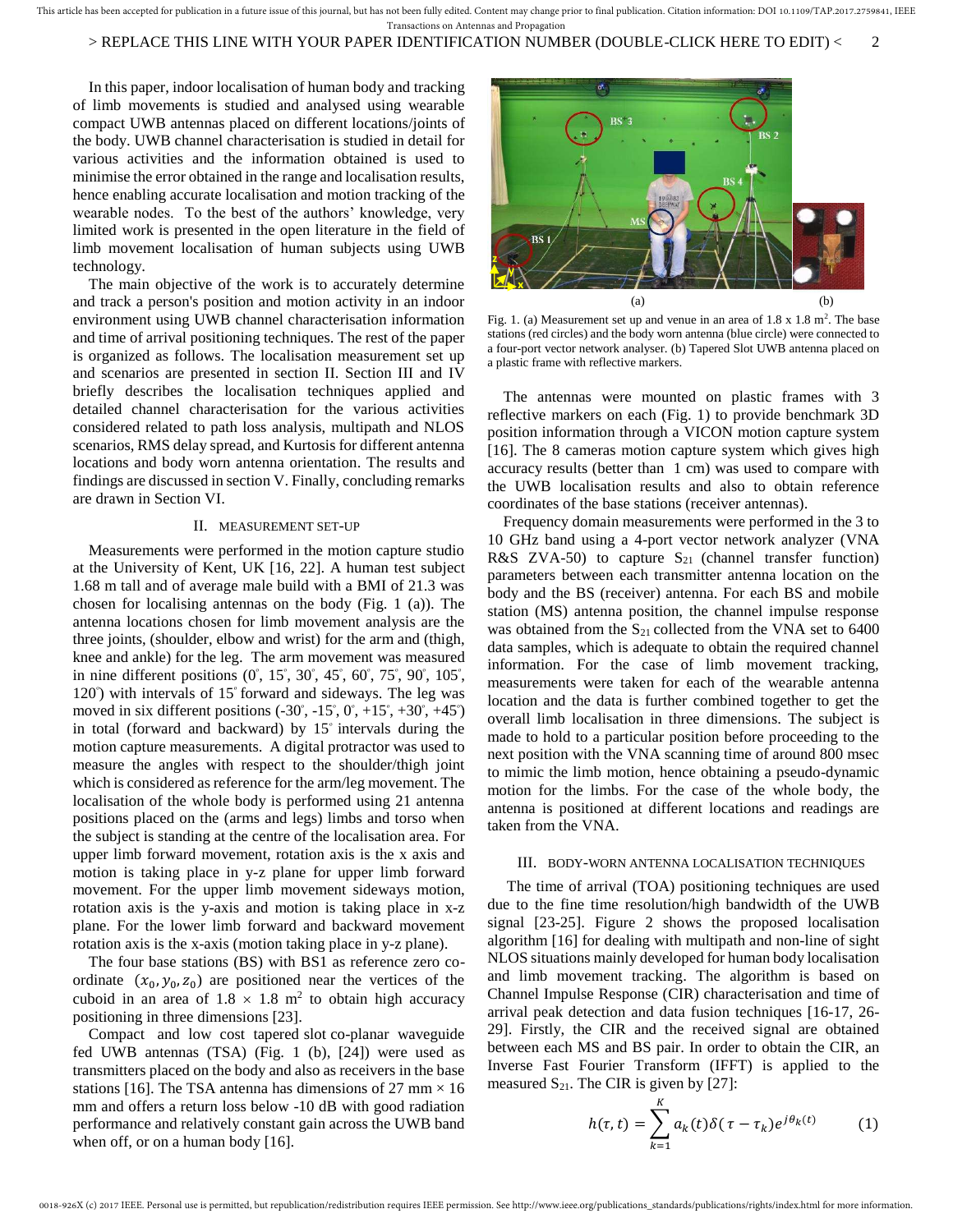#### > REPLACE THIS LINE WITH YOUR PAPER IDENTIFICATION NUMBER (DOUBLE-CLICK HERE TO EDIT) < 3

where  $\delta$  is the Dirac delta function, K is the number of resolvable multipath components,  $\tau_k$  are the delays of the multipath components,  $a_k$  are the path amplitude values and  $\theta_k$ are the path phase values.

 As shown in Fig. 2, first total line of sight (LOS) links are distinguished (with more than 95 % accuracy) from the non-line of sight (NLOS) or partial NLOS using the measured channel data obtained for each MS-BS link. The values obtained for each channel parameter is compared with the predefined parameter threshold values. The thresholds have been chosen by considering prior statistical information regarding the channel behaviour through initial measurement data. If the channel parameter value is lesser or equal to the predefined parameter values such as path loss, (PLLOS); RMS delay spread,  $(\tau_{rms(LOS)})$ ; multipath components, (MPC<sub>LOS</sub>); and greater than the CIR parameter values: received signal amplitude,  $(A<sub>LOS</sub>)$  and Kurtosis,  $(\kappa<sub>LOS</sub>)$ ; LOS scenario is identified. The thresholds chosen have been optimised for the particular scenario and will vary with the change in environment. For example, for the current measurements, PL values in the range of 50 to 60 dB are considered as total LOS situation, RMS delay spread values lower than 5 nsec at -20 dB threshold of the power delay profile (PDP), and CIR having Kurtosis values higher than 45 is considered as LOS situation which are based on the maximum dimensions within the measurement area and understanding of the environment. Detailed analysis of each parameter with respect to the wearable antenna location and BS position is given in the next section.

 Once, total LOS scenarios are distinguished, the remaining NLOS or partial NLOS/LOS links, are further classified with 95 % accuracy using two parameters: RMS delay spread and Kurtosis . The RMS Delay spread is defined as:

$$
\tau_{rms} = \sqrt{\frac{\sum_{k} (\tau_k - \tau_m)^2. \ |h(\tau_k; d)|^2}{\sum_{k} |h(\tau_k; d)|^2}}
$$
(2)

where  $\tau_k$  are the multipath delays relative to the first arriving multipath component and d is the separating distance between the Tx and Rx. This parameter helps to distinguish between LOS and NLOS links as the RMS values for NLOS scenarios are much larger.

 Due the dense multipath components, NLOS CIR has a wider distribution in comparison to LOS, which has a clearly distinguishable maximum peak with multipath components of very low magnitude. The Kurtosis is a statistical parameter that indicates the fourth order moment of the received signal amplitude [30-32]. Kurtosis  $\kappa$  is defined as follows:

$$
\kappa(x) = \frac{1}{\sigma^4} \frac{\sum_i (x_i - \bar{x})^4}{N} \tag{3}
$$

where  $\sigma$  is the standard deviation of the variable x and  $\bar{x}$  is the mean value of  $x$ . N is the number of samples of  $x$ . The Kurtosis index  $\kappa$  is supposed to be much lower for NLOS scenarios in comparison to LOS.

RMS delay spread values higher than predefined  $\tau_{rms(NLOS)}$ (e.g. 8 nsec) and Kurtosis values lower than  $K<sub>NLOS</sub>$  (e.g. 25) are considered as NLOS situations. Intermediate values between (5-8 nsec  $\tau_{rms(PNLOS)}$  and 25-45  $\kappa_{PNLOS}$ ) help to further classify NLOS and partial NLOS/LOS situations. The maximum peak

detection algorithm provides an estimate of the time of arrival of the UWB signal between Tx and Rx for line-of-sight (LOS) situations [31]. The strongest peak of the CIR is considered an estimate of TOA and gives accurate results for scenarios with low multipath components and interference levels.



Fig. 2. Proposed localisation algorithm for Body Centric UWB localization and motion tracking applications.

In NLOS situations, the direct signal between Tx and Rx is significantly attenuated due to presence of obstructions. The strongest path in such scenarios does not give the direct path estimate, leading to large ranging errors. In addition, the human body acts like an obstacle, hence causing NLOS and high multipath situations. In order to mitigate NLOS errors and accurately estimate the range, threshold based algorithms are used [32-33]. Threshold-based search algorithms [34] compare individual signal samples with a certain threshold in order to identify the first arriving signal and obtain the range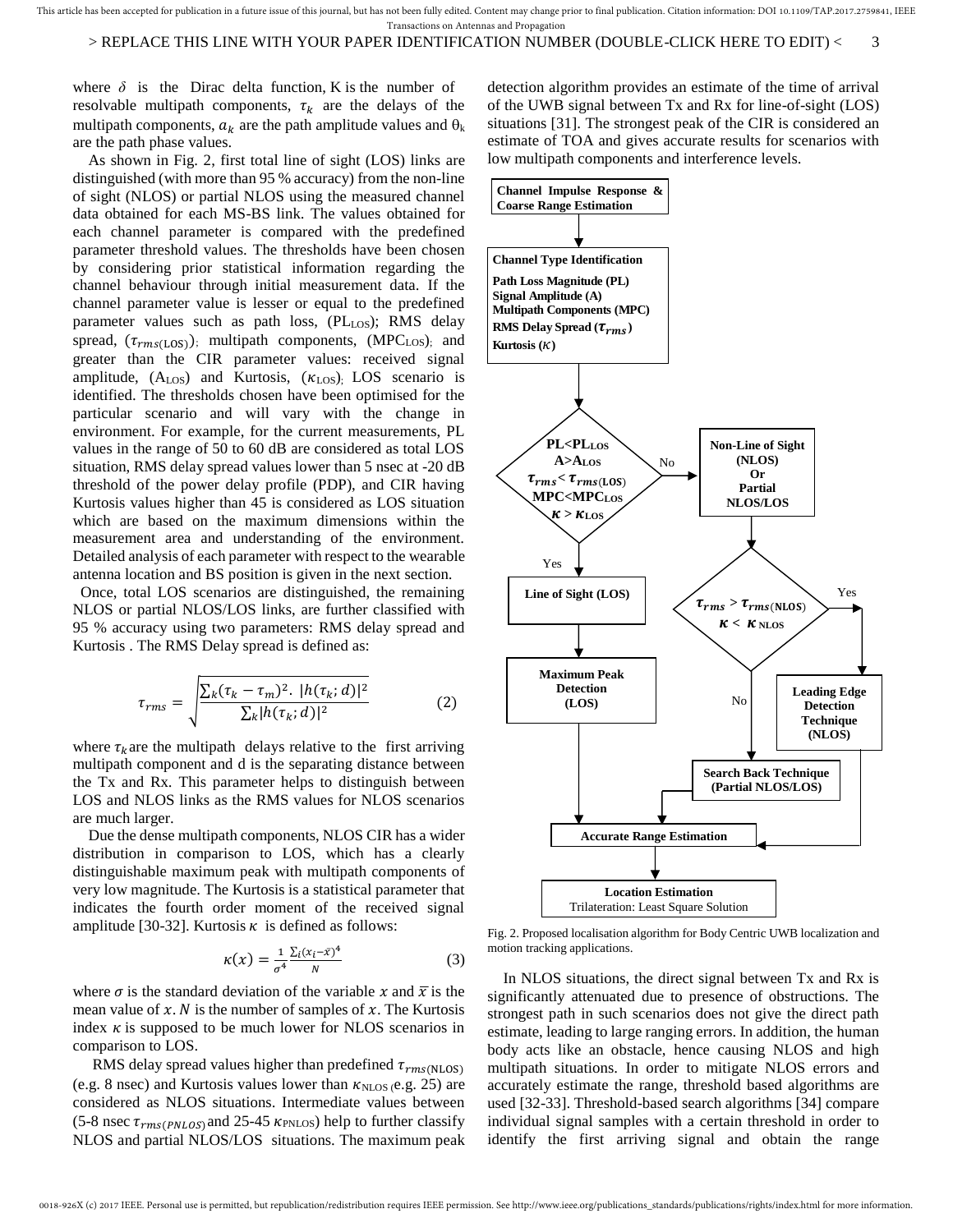information [35]. For total NLOS scenarios, threshold based leading edge detection algorithms can be used with selected threshold generally around 10-20 % of the peak CIR amplitude depending on the magnitude of the CIR peaks prior to the peak value. Search back technique can be used to estimate the range for partial LOS/NLOS scenarios that fall under the intermediate channel classification parameter values. The search back method first finds the strongest path (SP), and then looks for a peak arriving before the strongest path, which has greater power than a detection threshold level. A few iterations are required in order to obtain the peak value nearest the expected one or within the localisation range based on the selected threshold level.

After acquiring accurate range estimates for each MS-BS link, TOA-based mobile location algorithm is applied based on trilateration and least square solution in order to determine the unknown position of the antenna [36-37]. The distances  $r_1, r_2, r_3$  and  $r_4$  are used to estimate the position of the target  $(x_s, y_s, z_s)$  by solving the following set of equations using least square solution [38]:

$$
r_i^2 = (x_i - x_s)^2 + (y_i - y_s)^2 + (z_i - z_s)^2 \tag{4}
$$

where  $i = 1,2,3,4$  and  $r_i$  represents the range measurements obtained from the distance between the MS and BS.

#### IV. CHANNEL PARAMETERS ANALYSIS

#### A. Path loss analysis

One of the most important aspects of statistical characterisation is describing the fluctuations of the received signal with respect to the distance. The path loss model signifies the local average received signal power  $(P<sub>r</sub>)$  relative to the transmit power  $(P_1)$  [39-40] and is directly calculated from the measured data by averaging the measured frequency transfers at each frequency point [39-41].

Limbs Motion Tracking: The path loss magnitude for various positions of the arm is shown in Fig. 3 with respect to BS1 and BS4 during sideways arm movement activity. Figure 3(a) clearly shows the increase in path loss for the body worn antennas placed on the wrist as the arm moves from  $0^{\circ}$  to  $120^{\circ}$ . The variation in PL is maximum for the wrist (e.g. BS1: 55 to 70 dB) and ankle (e.g. BS2: 60 to 70 dB) as larger displacement is taking place during limb motion in comparison to the elbow/shoulder and knee/thigh location respectively. Over all for BS1 more links are in LOS situation having lower path loss magnitude and for BS4 NLOS situation is observed with higher magnitude of path loss leading to more attenuation. For BS2 and BS3, the magnitude of PL is high (e.g. for BS3: 70 dB) for  $0^{\circ}$  position and decreases as the arm moves to  $120^{\circ}$  position (e.g. for BS3: 55 dB) as the distance will reduce between the BS and MS. Similarly the magnitude of PL is more for BS2 right leg motion for  $-30^\circ$  in comparison to  $+45^\circ$  and vice versa for BS3-MS link.

Human Body Localisation: The path loss magnitude for BS1- BS4 for various antenna nodes location on the body is shown in Fig. 4. From the graph, it can be observed that BS1,3 and BS1,2 have lower magnitude of PL as LOS links are formed for right limbs (S1-S6) and torso region (S16-S18) respectively. The overall variation in PL values obtained with respect to BS1 and





Fig. 3. Path loss magnitude colour graph for various wearable node positions (S1-S3) with respect to different base station location (a) BS1 and (b) BS4 for sideways right arm movement.





whereas the left limbs have PL from 63 to 70 dB. The PL magnitude for the left shoulder is highest for BS1 case as it is at maximum distance from BS1 showing distance dependency. For BS4 higher magnitude of path loss is obtained for right limbs and torso in comparison to the left limbs. Hence more attenuation of the received signal is observed for the NLOS situations. From the measured data it can be concluded that path loss magnitude generally in the range of 50-60 depicts LOS situations and for 60 to 70 NLOS situations occur.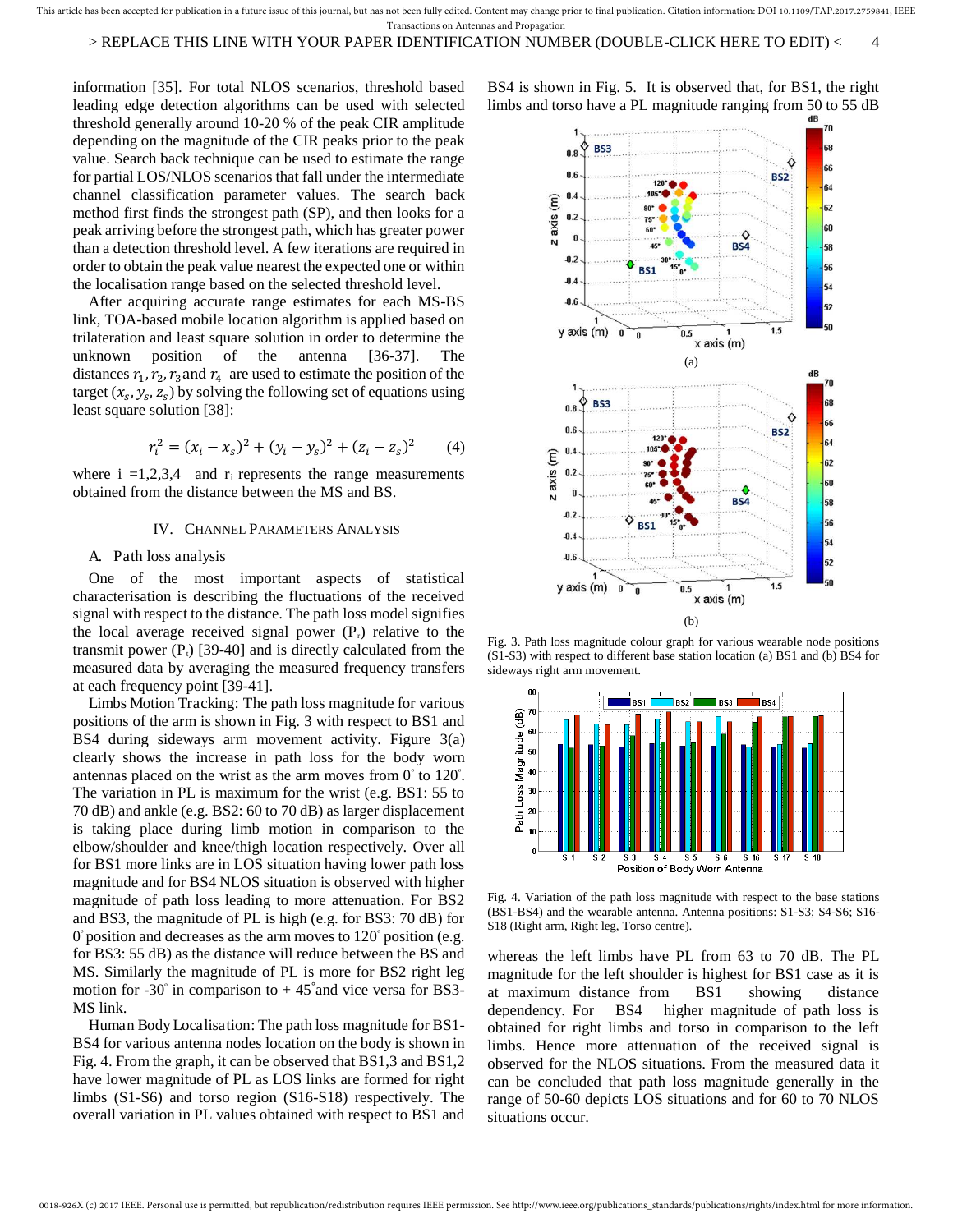

Fig. 5. Path loss magnitude colour graph for various wearable node positions (S1-S21) with respect to different base station locations (a) BS1 and (b) BS4 for the human body localisation.

#### B. Amplitude of Received Signal

Different levels of magnitude are observed for each wearable antenna position that is dependent on the distance between the MS-BS link, the channel type i.e. (LOS or NLOS) and orientation of the antenna with respect to each other.



Fig. 6. Variation of amplitude of the received signal with respect to different base stations when the antenna is placed on the right wrist (S1).

Limbs Motion Tracking: BS1 is generally in LOS situation for nearly all antenna positions with highest signal amplitude in comparison to BS4, which is in NLOS situation due to shadowing by the human subject. Figure 6 demonstrates the variation in normalised amplitude value for the forward wrist motion. For BS1, the signal magnitude decreases from 30 to 120 degrees as MS-BS distance is increasing. It can be observed that the magnitude is generally lower for  $0$  to  $60^\circ$  orientations and then rises from 75 to 120 degrees for BS2 and BS3. There is a drastic reduction in magnitude for BS4 as it is in NLOS situation with maximum percentage decrease as high as 90 % of the magnitude level of BS1. Substantial amplitude variations are observed for antennas placed on the wrist/ankle due to higher displacements of positions caused by the arm/leg movements. Human Body Localisation: The amplitude of the received signal is higher for BS2-left elbow and shoulder link as there is least distance between the BS and the antennas and is also in direct LOS situation. Lowest values of amplitude are observed for BS4 when the antenna is placed on the torso region in comparison to BS1. Lower values are observed for BS3,4 as they are generally in NLOS situation leading to distortion of the signal. The human subject is facing BS1 and BS2, hence high levels of signal amplitude is observed. Figure 7 shows the variation in signal amplitude for wearable antenna locations with respect to different base stations.



Fig. 7. Variation of the amplitude of the received signal with respect to the base stations (BS1-BS4) and the wearable antenna. Antenna positions: S1-S3; S4- S6; S16-S18 (Right arm, Right leg, Torso centre).

MS-BS distance and Peak Signal Amplitude: Knowledge of the magnitude of the received signals, gives an indication of which antennas are in LOS or NLOS situation and also an idea of the distance between Tx and Rx. Considering the highest signal amplitude among the measured data as reference, the signals are normalized with respect to the reference signal. For values above 30 % of the highest signal amplitude LOS situations are present and for below 20-30 % of the highest signal amplitude more chances of NLOS situations are present.

 For wrist motion, BS1,2,3 are generally in LOS situation showing linear dependence with distance and BS4 in NLOS which can be clearly depicted in the Fig. 8 (a). In Fig. 8 (b), two large clusters can be observed of high and low amplitude at approximately 0.3 normalised signal amplitude for whole body localisation. In Fig. 8 (a) only one wearable antenna location is considered positioning itself at different angles, hence the trend is more distinct in comparison to Fig. 8 (b) where different wearable antenna locations are considered. This phenomenon is very complex, as there are several parameters that effect the received signal amplitude, it is more justified to say for LOS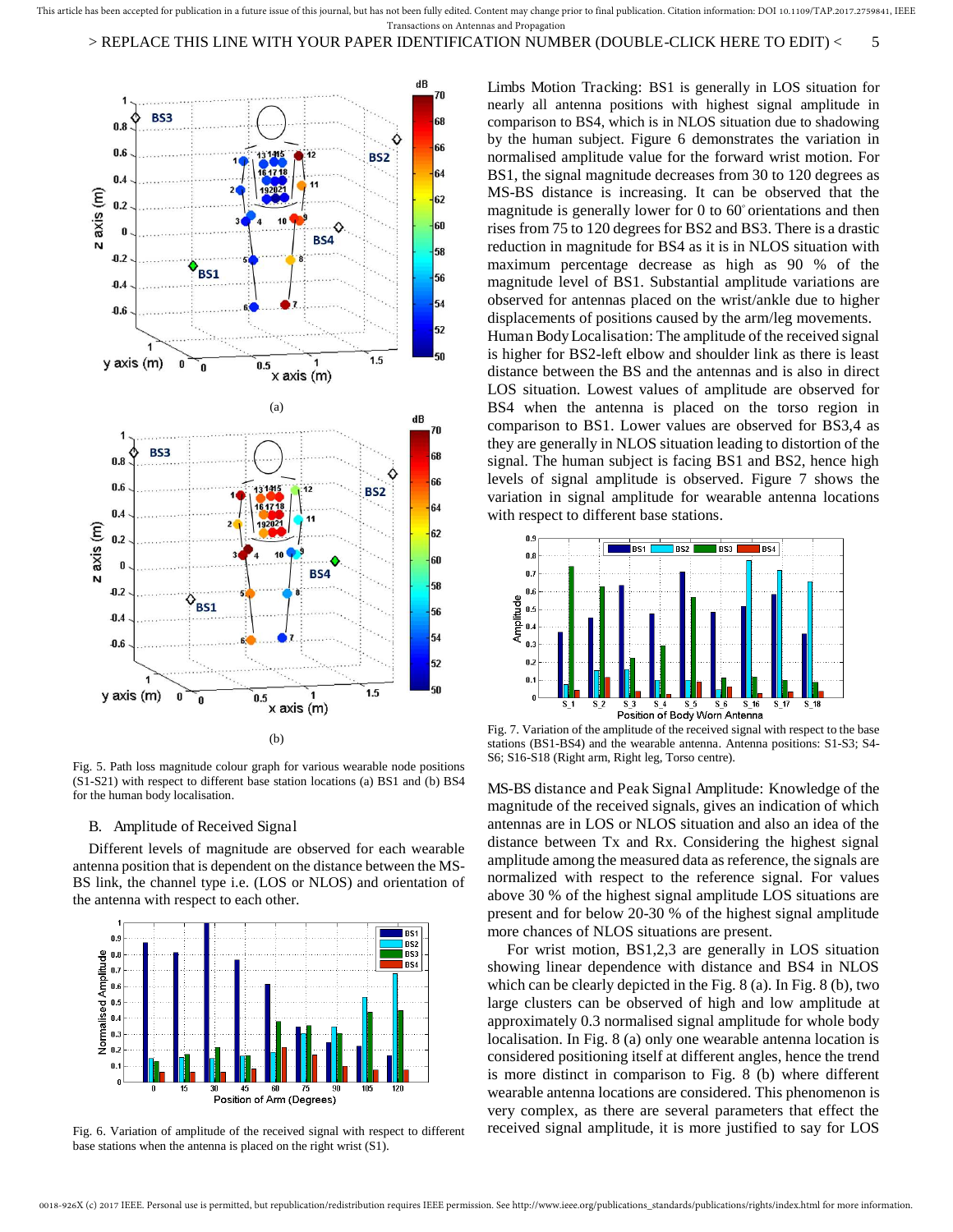situations that the signal strength decreases linearly with MS-BS distance. As for NLOS the type of obstacle (physical dimensions, material) causing obstruction will make a huge difference in signal amplitude leading to non-linear relationship.



Fig. 8. Relationship between amplitude of the received signal and MS-BS distance for different base stations and wearable antenna body locations (a) wrist motion and (b) whole body localisation.

 For the wrist movement, the correlation coefficient considering a linear relationship is 0.8, 0.98, 0.85, 0.5 for BS1, BS2, BS3 and BS4 respectively. For whole body localisation, the correlation coefficient considering a linear relationship is 0.88, 0.85, 0.60, 0.75 for BS1, BS2, BS3 and BS4 respectively. The received signal amplitude does not seem to decrease purely as a function of MS-BS distance but also depends on the base station location. For instance as shown in Fig. 8 (b) the exponential decay with respect to distance seems more evident for BS3 and BS4 (more NLOS links) than for BS1 and BS2 (more LOS links) which shows more linear trend.

#### C. Number of Multipath Components

Number of multipath components (MPC) are computed for different thresholds levels (-10, -20 and -30 dB) of the normalised power delay profile (PDP). Figure 9 (a) and (b) presents LOS and NLOS scenario of the PDP respectively. Table I. and II. presents the results for various BSs and wearable antenna links. Total NLOS links are highlighted in red.

Limbs Motion Tracking: As seen in Table I., for sideways limb motion BS1 and BS3 mostly form LOS links and have similar number of multipath components. For BS2, there is an increase in number of MPCs in comparison to BS1 and BS3. For the forward limb motion of the right arm less MPC's are present for BS1,2 in comparison to BS3. As seen from Table I., the leg motion results also have a similar trend with BS1,3. BS2 is in NLOS situation and show higher range of MPC's in comparison to the values for the arm movement. For BS4 maximum MPC's are observed for all the cases for the right limb movement due to occurrence of NLOS links. For LOS situations the

percentage increase in MPCs is generally more in comparison to NLOS situations with decrease in PDP threshold. Highest number of MPCs are observed for the shoulder and thigh region as they are totally obstructed due to the torso of the body.



Fig. 9. Number of multipath components present in the power delay profile for various threshold levels of -10 dB, -20 dB and -30 dB with respect to the maximum amplitude for (a) BS1 (Line of Sight scenario) and (B) BS4 (Non-Line of Sight scenario).

TABLE I. LIMB MOVEMENT: NUMBER OF MULTIPATH COMPONENTS

|                       | <b>BS</b> Position | <b>Threshold PDP</b> |          |          |
|-----------------------|--------------------|----------------------|----------|----------|
|                       |                    | -10 dB               | $-20$ dB | $-30$ dB |
| <b>Sideways</b>       | <b>BS1,3</b>       | $0 - 2$              | 10-30    | 40-60    |
|                       | BS2                | $0 - 2$              | 10-40    | 75-125   |
| <b>Forward</b>        | <b>BS1,2</b>       | $0 - 2$              | 10-25    | 50-75    |
|                       | BS3                | $1 - 3$              | 10-30    | 70-85    |
| Leg                   | <b>BS1.3</b>       | $1-6$                | $6-10$   | 20-30    |
|                       | BS2                | $5-10$               | 60-80    | 150-175  |
| <b>All Activities</b> | BS4                | $15 - 30$            | 50-150   | 200-250  |



Fig. 10. Variation of the multipath components for -20 dB threshold with respect to the base stations (BS1-BS4) and the wearable antenna. Antenna Positions S1-S3; S4-S6; S16-S18 (Right arm, Right leg, Torso centre).

Human Body Localisation: Figure 10 shows an example of the MPC's for different locations on the body for -20 dB threshold level. As observed in Fig. 10 and also in Table II., for the torso region, BS1 and BS2 have lower MPCs as LOS links are formed. For BS3 and BS4 NLOS links are formed as the body is obstructing the path leading to more multipath components.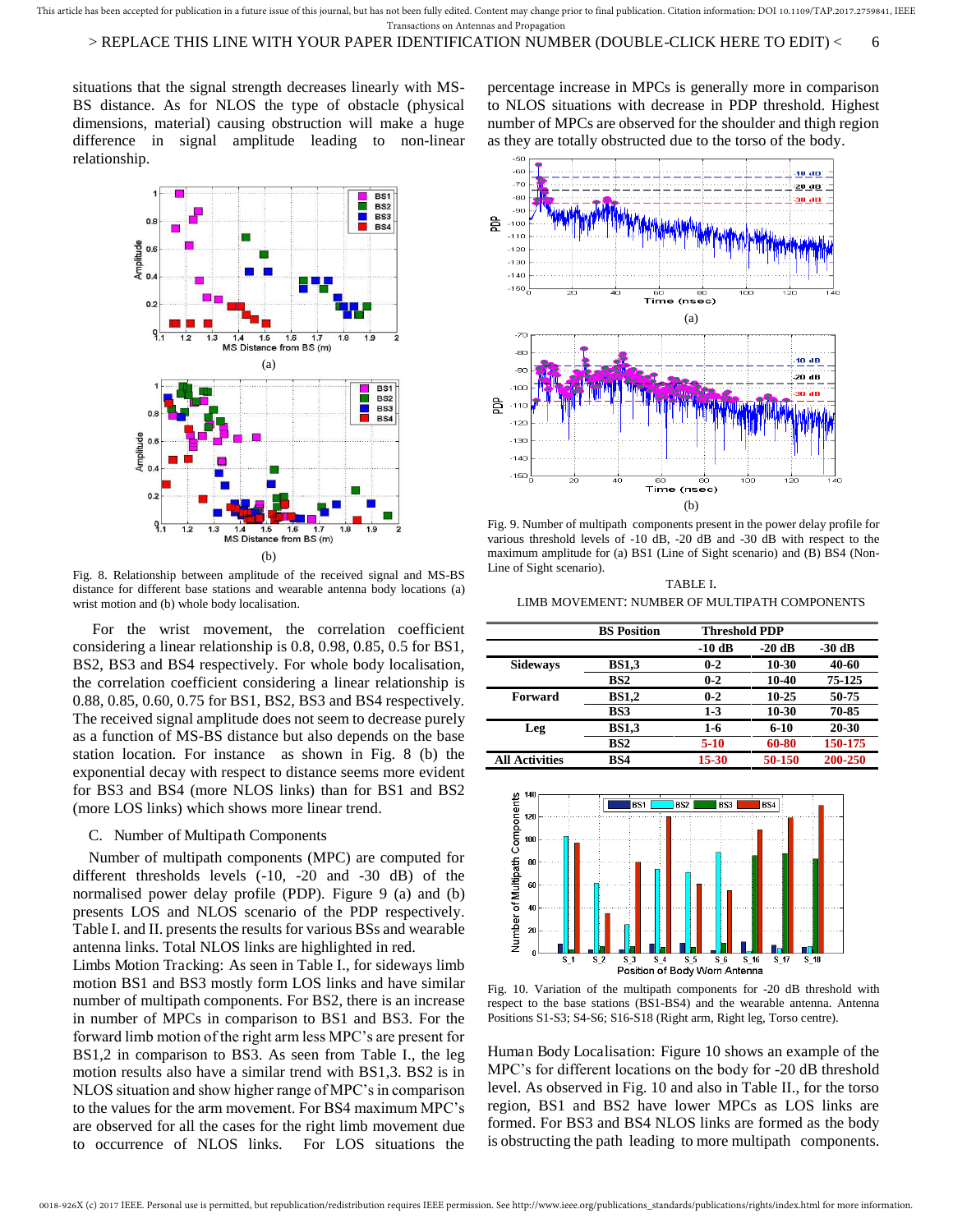#### > REPLACE THIS LINE WITH YOUR PAPER IDENTIFICATION NUMBER (DOUBLE-CLICK HERE TO EDIT) < 7

As seen in Table II, maximum multipath are for the BS4 link for all the three thresholds considered. As observed from Table II., for left/right limbs BS2,4/BS1,3 links are in LOS scenario with lower range of MPCs in comparison to BS1,3/BS2,4 links which are generally in NLOS situation.

| TABLE II.                                  |
|--------------------------------------------|
| WHOLE BODY: NUMBER OF MULTIPATH COMPONENTS |

|              | <b>BS</b> Position | Threshold PDP |          |          |
|--------------|--------------------|---------------|----------|----------|
|              |                    | $-10$ dB      | $-20$ dB | $-30$ dB |
| L limbs      | <b>BS1.3</b>       | $7 - 10$      | 60-75    | 165-175  |
|              | <b>BS2,4</b>       | $0-1$         | $7 - 8$  | 30-40    |
| R limbs      | <b>BS1.3</b>       | $0 - 2$       | $5-6$    | 25-40    |
|              | BS <sub>2</sub>    | $1-5$         | 50-100   | 150-195  |
|              | BS4                | $5-10$        | 50-100   | 150-200  |
| <b>Torso</b> | <b>BS1,2</b>       | $1-6$         | $6-10$   | 20-30    |
|              | BS3                | $5-10$        | 60-80    | 150-175  |
|              | BS4                | $20 - 25$     | 100-120  | 200-250  |

Overall it is observed that -20/-30 dB threshold can easily distinguish between LOS and NLOS links. For -20 dB threshold of the power delay profile MPC below 10 can be considered as LOS link and MPC's above 30 indicate a NLOS link.

#### D. RMS Delay Spread

Limbs Localisation: Low RMS delay spread values in the range of 0.5 to 3 nsec are obtained for BS1 when the arm is moved sideways for  $0^\circ$  to  $75^\circ$  orientation and the values increase up to 9 nsec for 90° to 120°. For BS2, higher RMS delay spread values are obtained for arm motion  $(0^{\circ}$  to  $45^{\circ})$  and leg motion as the body-worn antenna is not in direct line of sight. Lower values of RMS delay spread are obtained for arm positions 90° to 120° as the antenna is clearly in direct line of sight with BS2,3 and the distance between the antenna and BS also reduces as the arm moves in the upward direction. Highest RMS delay values are obtained for the antennas placed on the leg with values reaching up to 20 nsec clearly demonstrating dense multipath and NLOS links between the antenna and BS4.



Fig. 11. Variation of the RMS delay spread of the received signal with respect to the base stations (BS1-BS4) and the wearable antenna. Antenna positions: S1-S3; S4-S6; S16-S18 (Right arm, Right leg, Torso centre).

Human Body Localisation: For the whole body localisation measurements, higher RMS delay spread (Fig. 11) is observed for the torso as both BS3 and BS4 (12 to 17 nsec) at the back are in NLOS situation causing interference and high multipath scenarios. Generally lower RMS spread values in the range of 0.1 to 5 nsec (75 % of the total values) are observed as BS1,2 are in direct line of sight situation with the wearable antennas. Considering BS3 for the right limbs, the trend observed is the increase in RMS delay spread from the antenna placed on the

shoulder to the antenna placed on the wrist as there is increase in the distance between the wearable node and BS. Hence, it can be seen that RMS delay spread is a good indicator to characterise the channel and classify the MS-BS links.

#### E. Kurtosis

Limbs Localisation: The Kurtosis values are in the range of 45 to 60 for BS1,2,3 showing higher probability of direct path and low multipath situation between the antenna and BS. For BS4, most of the antennas locations are in NLOS with the receiver, hence low Kurtosis index values (8-20) are observed. Highest values are observed for antennas placed on the wrist with respect to BS1 during sideways movements. Lowest Kurtosis values are observed for the legs especially for the thigh region, as maximum shadowing from the human body occurs for this region as BS4 is placed behind the subject.



Fig. 12. Variation of the Kurtosis of the received signal with respect to the base stations (BS1-BS4) and the wearable antenna. Antenna positions: S1-S3; S4- S6; S16-S18 (Right arm, Right leg, Torso centre).

Human Body Localisation: Kurtosis index values in the range of 5 to 25 are observed for the antennas placed on the torso for BS3,4 as observed in Fig. 12. The highest Kurtosis values are observed for the base stations facing the limbs, e.g. for antennas placed on the right/left limb BS1,3/BS2,4 show higher Kurtosis index values. The thigh region shows low index values for BS4 and BS3 as these are mainly directed towards the back of the human subject. Very high Kurtosis index values (45 to 65) are observed for BS1 and BS3 for antennas (S1-S6) and for antennas (S7-S12) BS2 and BS4 show high Kurtosis values, the magnitude of the values vary depending upon the location of the antenna with respect to the BS. Results and analysis show that Kurtosis parameter is quite suitable to classify the radio channel and identify partial NLOS scenarios.

#### V. LOCALISATION ACCURACY ANALYSIS

#### A. Localisation Results for Various Activities

High centimetre range accuracy is obtained using time of arrival UWB localisation techniques. The localisation accuracy depends on various factors such as base station configuration, propagation environment, signal to noise ratio, presence of objects and obstacles specifically dynamic ones such as the human body, location of the antennas with respect to the base station, accuracy of the localisation algorithm and sampling precision of the received impulse responses of IR UWB system.

The captured and analysed location estimation results are compared with the results obtained by a standard optical motion capture system, which is used as a reference. The results obtained for tracking of limb movement are listed in Table III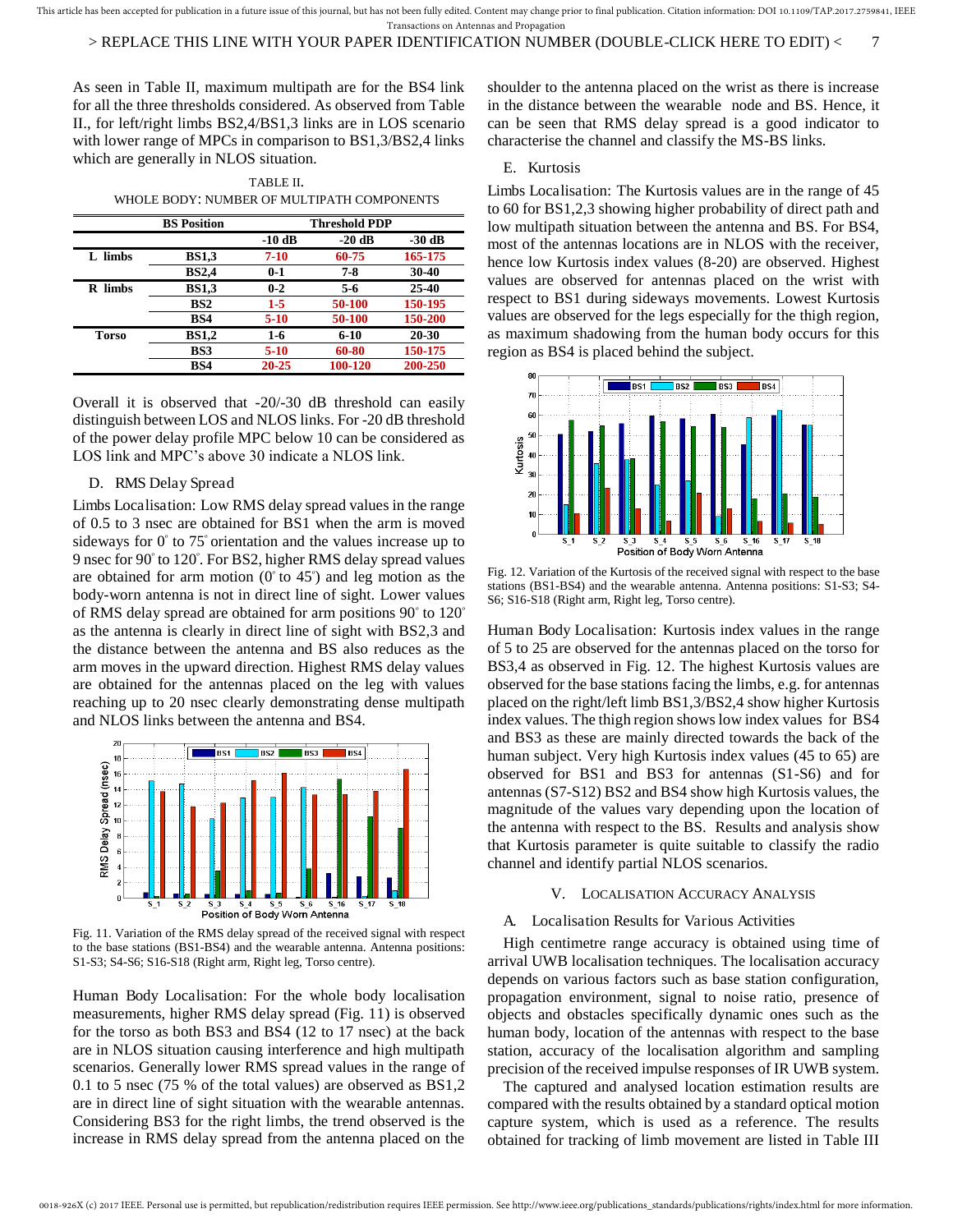#### > REPLACE THIS LINE WITH YOUR PAPER IDENTIFICATION NUMBER (DOUBLE-CLICK HERE TO EDIT) < 8

with 0.8 to 1.3 cm standard deviation and illustrated in Fig. 13 and Fig. 14. Various positions taken by the arms and legs are depicted in Fig. 15 and Fig. 16 respectively along with the tracking results obtained by the approach proposed. The average displacement error between subsequent limb motion captures is around 1 to 2 cm with standard deviation in the range of 0.9 to 1.4 cm. The detailed results obtained for the 3D displacement error (x, y and z) of the human body during limb movement activities is listed in Table IV. The results obtained show high accuracy in capturing the position of the limbs showing the suitability of the UWB technology for localisation and tracking.



Fig. 13. Motion capture of UWB localisation for arm movement (a) 90° (sideways motion), (b)  $60^{\circ}$  (front motion). Inset: Pictorial representation of localisation of body worn antennas on the arm using UWB technology.



Fig. 14. Motion capture of UWB localisation for leg movement (a) -30 $^{\circ}$ (backward motion), (b) 30° (forward motion). Inset: Pictorial representation of localisation of body worn antennas on the leg using UWB technology.

Results for the localisation of the body worn antennas for the whole body localisation are shown in Fig. 17. The detailed results obtained for different locations of the human body are listed in Table V with a standard deviation of 0.7 to 1.3 cm. 3D localisation error obtained is in the range of 0.5 to 2.5 cm for overall positioning of the body worn antennas. Localisation accuracy results are best for the antennas placed on the arm in comparison to antennas placed on the legs as units placed on the legs incur more NLOS situations due to greater diameter than that of the arms. The average localisation accuracy for directional azimuth and elevation angles with respect to BS1 is approximately 1 to 2 degrees.



Fig. 15. UWB Arm Motion Localisation. (a) Sideways (b) Forward. Pink (shoulder), Green (Elbow), Blue (Wrist). All dimensions are in meters.



Fig. 16. UWB Leg Motion Localisation: Blue (Thigh), Green (Knee), Pink (Ankle). All dimensions are in metres.

The Geometric Dilution of Precision (GDOP) which shows the effectiveness of the placement of the BSs is computed for the BS configuration used with results in the range of 1-3 (2.15) stating very high positioning accuracy. Horizontal Dilution of Precision (HDOP) values and Vertical Dilution of Precision (VDOP) values for the BS configurations is 1.27 and 1.60 respectively [16]. Base station configuration selection has also been studied considering various random BS placement and comparing the performance with the configuration used.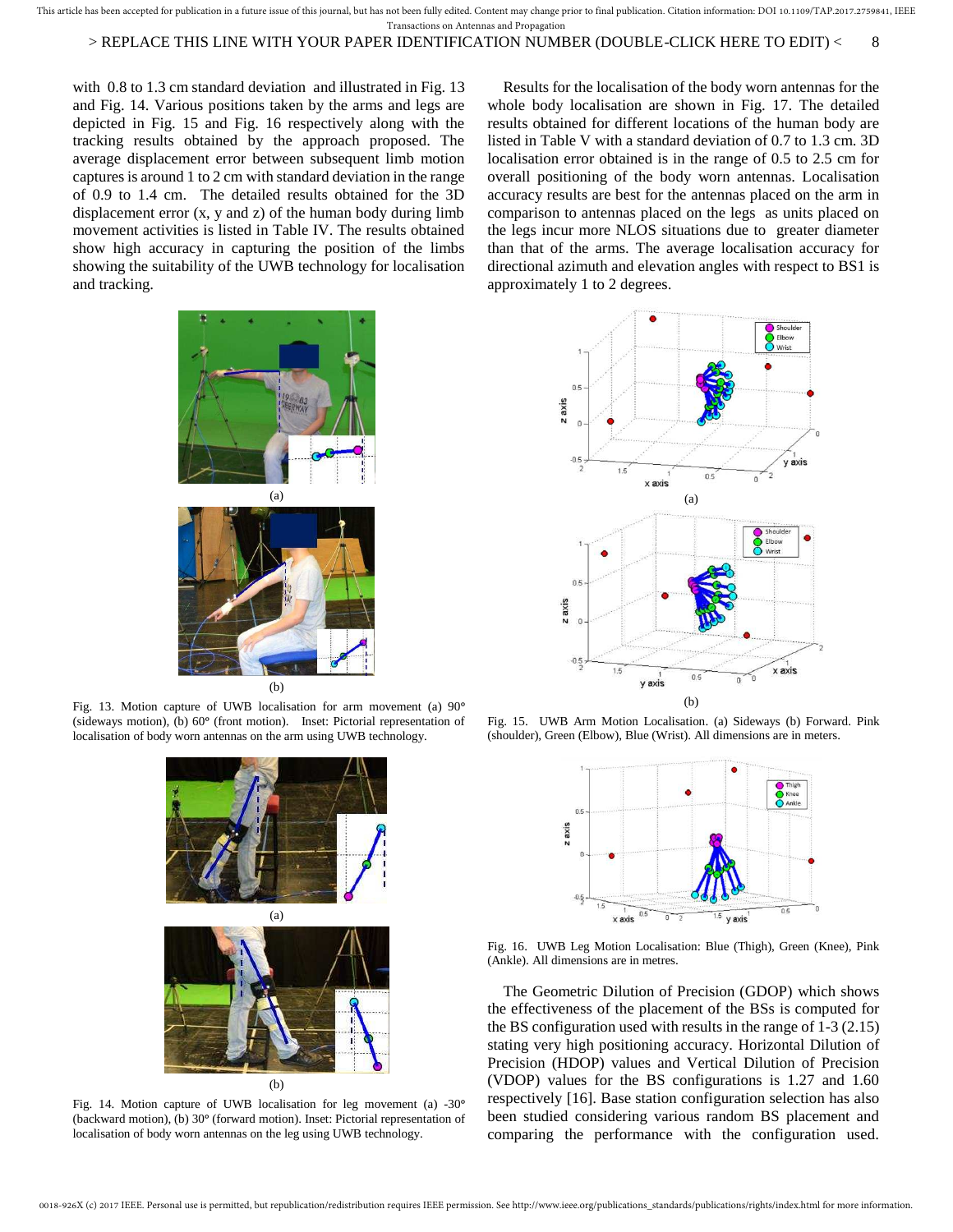#### > REPLACE THIS LINE WITH YOUR PAPER IDENTIFICATION NUMBER (DOUBLE-CLICK HERE TO EDIT) < 9

Results indicate that random BS configuration with occurrence of DOP values (5-10) can have a decrease in localisation accuracy by (1-2 cm) and that having very high GDOP values (>20) lead to decrease in accuracy by 3-5 cm.



Fig. 17. Pictorial representation of body worn antenna localisation of comparing UWB based estimated positions with the reference actual positions

TABLE III. LIMB MOVEMENT ACTIVITY - 3D LOCALISATION ACCURACY

| <b>Antenna Position</b> |        | <b>Average Localisation Error (cm)</b>                 |        |
|-------------------------|--------|--------------------------------------------------------|--------|
|                         | X axis | <b>Y</b> axis                                          | Z axis |
|                         |        | <b>Activity I: Arm Sideways Movement</b>               |        |
| <b>Shoulder</b>         | 2.13   | 2.74                                                   | 2.66   |
| <b>Elbow</b>            | 2.07   | 1.60                                                   | 1.86   |
| Wrist                   | 1.69   | 1.64                                                   | 2.37   |
|                         |        | <b>Activity II: Arm Forward Movement</b>               |        |
| <b>Shoulder</b>         | 1.54   | 2.30                                                   | 2.50   |
| <b>Elbow</b>            | 1.48   | 1.31                                                   | 1.57   |
| Wrist                   | 1.73   | 2.27                                                   | 2.41   |
|                         |        | <b>Activity III: Leg Forward and Backward Movement</b> |        |
| Thigh                   | 2.25   | 2.03                                                   | 2.50   |
| 1.59<br>Knee            |        | 1.47                                                   | 2.10   |
| Ankle                   | 1.40   | 2.30                                                   | 2.09   |
|                         |        |                                                        |        |
|                         |        | TABLE IV.                                              |        |

LIMB MOVEMENT ACTIVITY: 3D DISPLACEMENT ACCURCY

| <b>Activity</b>     | <b>Average Displacement Error (cm)</b> |        |        |  |
|---------------------|----------------------------------------|--------|--------|--|
|                     | X axis                                 | Y axis | Z axis |  |
| <b>Sideways Arm</b> | 1.41                                   | 2.21   | 2.05   |  |
| <b>Forward Arm</b>  | 2.09                                   | 1.37   | 1.57   |  |
| <b>Forward and</b>  |                                        |        |        |  |
| <b>Backward Leg</b> | 1.30                                   | 1.89   | 2.02   |  |

 Localisation accuracy depending on number of BS has also been explored leading to the conclusion that 8 BS can give slightly better accuracy in comparison to 4 BS but can increase the installation complexity, cost and time. Three BS will be able to provide 2D localisation and if used in L shape configuration

[23] can obtain 3D localisation with some deterioration in the accuracy (1 to 2 cm). Two BSs will not be able to give 2D or 3D localisation as it will be a limitation for the trilateration algorithm.

TABLE V. WHOLE BODY: 3D LOCALISATION ACCURACY

| <b>Antenna Position</b> | <b>Average Localisation Error (cm)</b> |        |        |  |
|-------------------------|----------------------------------------|--------|--------|--|
|                         | X axis                                 | Y axis | Z axis |  |
| Arms                    | 1.21                                   | 1.16   | 1.5    |  |
| Legs                    | 1.40                                   | 1.67   | .07    |  |
| Torso                   | 74                                     | -89    |        |  |

#### B. Pulse Fidelity

The fidelity calculated shows good performance for different limb motion activities undertaken and overall body localisation by the TSA antennas, in preserving the shape of the received pulse at various angular orientations [24,42]. Fidelity factor is calculated between the transmitted and received signal using a sine modulated UWB pulse as source pulse. Table VI. summarises the fidelity values obtained and percentage of occurrence of these values for each BS.

#### TABLE VI. FIDELITY ANALYSIS

|                   | <b>Fidelity Values</b> |       |           |              |             |
|-------------------|------------------------|-------|-----------|--------------|-------------|
|                   |                        | >0.95 | 0.95-0.85 | $0.85 - 0.8$ | $0.8 - 0.7$ |
| <b>Upper Limb</b> | <b>BS1,2,3</b>         | 90%   | 10 %      |              |             |
|                   | BS4                    | 30 %  | 40 %      | 20 %         | 10 %        |
| <b>Lower Limb</b> | <b>BS1,2,3</b>         | 90%   | 10 %      |              |             |
|                   | BS4                    | 30 %  | 50 %      | 15 %         | 5 %         |
| <b>Whole Body</b> | <b>BS1,2</b>           | 80 %  | 20 %      |              |             |
|                   | <b>BS3,4</b>           | 50 %  | 30 %      | 10 %         | 10 %        |

For the arm motion (sideways and forward) very high fidelity results are observed for BS1,2,3 and for BS4 which generally incurs NLOS situations, there is more variation in fidelity with few values in the 0.70-0.80 range. In case of the right leg motion, for BS1,2,3; 90 % of the values are in the range of 0.95 and for the BS4 (NLOS scenario) 80 % of the values have fidelity factor greater than 0.85. Regarding the fidelity analysis of the whole body localisation, BS1,2 are having 80% fidelity values above 0.95 as the BSs form maximum LOS links with the werable antennas. For BS3,4 50 % values are above 0.95 as the occurrence of NLOS link is much higher. The complete fidelity analysis concludes that most of the measurements give a fidelity above 0.9. The high fidelity values makes TSA antenna as a potential candidate for body-centric wireless networks for localisation and tracking purposes.

#### VI. CONCLUSION

Accurate 3D limb movement tracking and whole body localisation has been obtained using compact, and costeffective body-worn antennas in an indoor environment. High accuracy is obtained in the centimetre range (1 to 3 cm) suitable for human motion tracking, patient monitoring, physical rehabilitation and motion-capture applications. Average localisation accuracy as small as 0.5-2.5 cm has been achieved for 90 % of the scenarios, which is comparable to common commercial optical systems. Simple and robust localisation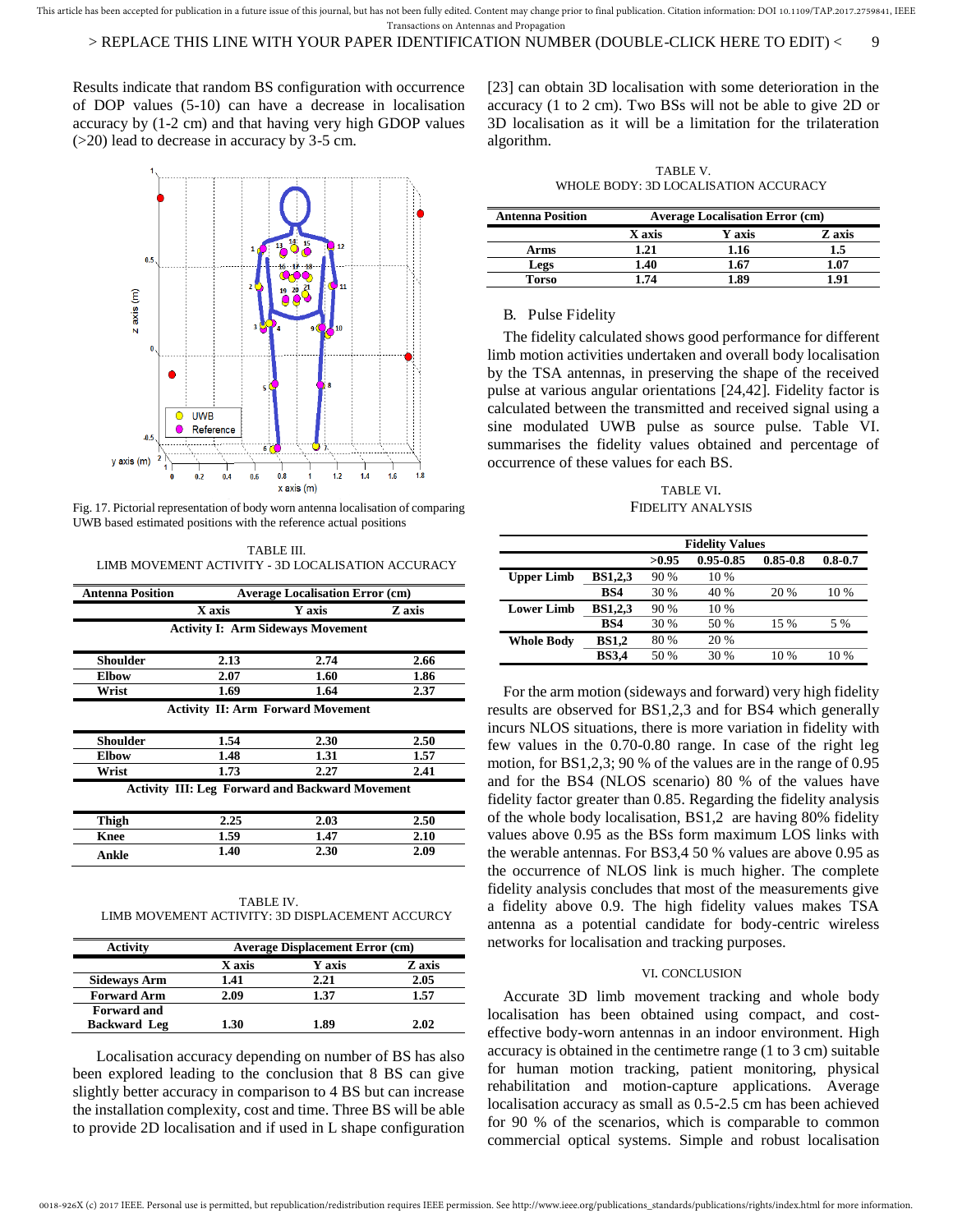#### > REPLACE THIS LINE WITH YOUR PAPER IDENTIFICATION NUMBER (DOUBLE-CLICK HERE TO EDIT) < 10

scheme has been proposed for motion tracking and localisation applications taking into account NLOS mitigation and identification techniques. In-depth analysis of various wireless channel parameters has been carried out such as path loss magnitude, number of multipath components, received signal amplitude, RMS delay spread and Kurtosis. The work carried out gives an insight into propagation characteristics when antennas are placed on various body locations and the factors affecting the accuracy achieved while localising/tracking the antennas worn by the user in a potential wireless body sensor networks setup within body/personal area networks. The use of Kalman filter to improve tracking performance will be considered as possible future work for the body centric tracking and localisation research. Further experimental investigations and analysis will be undertaken by using a compact UWB transceiver chipset for body worn sensor localisation considering more dynamic movements and application specific environments to be deployed in real life healthcare applications.

#### ACKNOWLEDGEMENT

The authors would like to thank Dr Ke Yang and Mr Qiao Cheng from Queen Mary University of London for their valuable support and assistance with the experimental campaigns.

#### REFERENCES

- [1] A. R. Guraliuc, P. Barsocchi, F. Potortì and P. Nepa, "Limb Movements Classification Using Wearable Wireless Transceivers," IEEE Transactions on Information Technology in Biomedicine, vol.15, no.3, pp.474,480, May 2011.
- [2] J. Andreu-Perez, D. R. Leff, H. M. D. Ip and G. Z. Yang, "From Wearable Sensors to Smart Implants-–Toward Pervasive and Personalized Healthcare," in IEEE Transactions on Biomedical Engineering, vol. 62, no. 12, pp. 2750-2762, Dec. 2015.
- [3] M. D'Souza, T. Wark and M. Ros,, "Wireless localisation network for patient tracking," International Conference on Intelligent Sensors, Sensor Networks and Information Processing, 2008. ISSNIP 2008., pp.79,84, 15- 18 Dec. 2008.
- [4] R. Cavallari, F. Martelli, R. Rosini, C. Buratti and R. Verdone, "A survey on wireless body area networks: Technologies and design challenges,' IEEE Communications Surveys Tutorials, vol. 16, no. 3, pp. 1635–1657, 2014.
- [5] D. Zhang, F. Xia, Z. Yang, L. Yao, and W. Zhao, "Localization technologies for indoor human tracking," in: Proceedings of the IEEE International Conference on Future Information Technology(FutureTech'10), Pusan, Korea, May 2010.
- [6] N. Bulusu, J. Heidemann and D. Estrin, "GPS-less low-cost outdoor localization for very small devices," in IEEE Personal Communications, vol. 7, no. 5, pp. 28-34, Oct 2000.
- [7] Nissanka B. Priyantha, Anit Chakraborty, and Hari Balakrishnan. The cricket location-support system. In Proceedings of MOBICOM 2000, pages 32-43, Boston, MA, August 2000. ACM, ACM Press.
- [8] S. Holm, "Hybrid ultrasound-RFID indoor positioning: Combining the best of both worlds," 2009 IEEE International Conference on RFID, Orlando, FL, 2009, pp. 155-162.
- [9] T. Liu, Y. Inoue, K. Shibata and R. Zheng, "Measurement of human lower limb orientations and ground reaction forces using wearable sensor systems," 2007 IEEE/ASME international conference on advanced intelligent mechatronics, pp.1,6, 4-7 Sept. 2007.
- [10] A. Guizar, C. Goursaud and J. M. Gorce, "Modeling the impact of node speed on the ranging estimation with UWB body area networks,"2015 IEEE 26th Annual International Symposium on Personal, Indoor, and Mobile Radio Communications (PIMRC), 2015, pp. 1250-1254.
- [11] Z. W. Mekonnen, E. Slottke, H. Luecken, C. Steiner and A. Wittneben, "Constrained Maximum Likelihood Positioning for UWB Based Human

Motion Tracking,"International Conference on Indoor Positioning and Indoor Navigation, IPIN 2010, Zurich, Switzerland, pp. 1-10, Sept. 2010.

- [12] M. R. Mahfouz, C. Zhang, B. C. Merkl, M. J. Kuhn and A. E. Fathy, "Investigation of High-Accuracy Indoor 3-D Positioning Using UWB Technology," IEEE Transactions on Microwave Theory and Techniques, vol.56, no.6, pp.1316,1330, June 2008.
- [13] Xsens Motion Grid<http://www.xsens.com/en/general/motiongrid>
- [14] A. J. Ali, W. G. Scanlon and S. L. Cotton, "Pedestrian effects in indoor UWB off-body communication channels," Antennas and Popagation Conference (LAPC), 2010 Loughborough, pp.57,60, 8-9 Nov. 2010.
- [15] Clarke and A. Park, "Active-RFID system accuracy and its implications for clinical applications, IEEE Symp. Computer-Based Med. Sys., Salt Lake City, USA, 2006, pp. 21-22.
- [16] R. Bharadwaj, S. Swaisaenyakorn, C. G. Parini, J. Batchelor and A. Alomainy, "Localization of Wearable Ultrawideband Antennas for Motion Capture Applications," IEEE Antennas and Wireless Propagation Letters, vol.13, pp.507,510, 2014.
- [17] R. Bharadwaj, C. Parini and A. Alomainy, "Experimental Investigation of 3D Human Body Localisation Using Wearable Ultra Wideband Antennas," IEEE Transactions on Antennas and Propagation, vol.63, no.11, pp.5035-5044, Nov. 2015.
- [18] J. Hamie, B. Denis and M. Maman, "On-body localization experiments using real IR-UWB devices," 2014 IEEE International Conference on Ultra-WideBand (ICUWB), Paris, 2014, pp. 362-367.
- [19] J. He, Y. Geng and K. Pahlavan, "Toward Accurate Human Tracking: Modeling Time-of-Arrival for Wireless Wearable Sensors in Multipath Environment," in IEEE Sensors Journal, vol. 14, no. 11, pp. 3996-4006, Nov. 2014.
- [20] J. Corrales, F. Candelas, and F. Torres, "Hybrid tracking of human operators using IMU/UWB data fusion by a kalman filter," in Proc. 3rd ACM/IEEE Int. Conf. Human Robot Interact. (HRI 2008), New York, NY, USA: ACM, pp. 193–200.
- [21] H. A. Shaban, M. A. El-Nasr and R. M. Buehrer, "Toward a Highly Accurate Ambulatory System for Clinical Gait Analysis via UWB Radios," in IEEE Transactions on Information Technology in Biomedicine, vol. 14, no. 2, pp. 284-291, March 2010.
- [22] S. Swaisaenyakorn, S. W. Kelly and J. C. Batchelor, "A Study of Factors Affecting Wrist Channel Characteristics for Walking Postures Using Motion Capture," IEEE Transactions on Antennas and Propagation, vol.62, no.4, pp.2231,2237, April 2014.
- [23] R. Bharadwaj, C. Parini and A. Alomainy,"Ultra wideband-Based 3-D Localization Using Compact Base-Station Configurations," IEEE Antennas and Wireless Propagation Letters,vol.13, pp.221,224. 2014.
- [24] A. Alomainy, A. Sani, A. Rahman, J. G. Santas and Y. Hao, "Transient Characteristics of Wearable Antennas and Radio Propagation Channels for Ultrawideband Body-Centric Wireless Communications,"IEEE Transactions on Antennas and Propagation, vol.57, no.4, pp875-884, April 2009.
- [25] 2014.I. Guvenc, C. C. Chong and F. Watanabe, "Joint TOA Estimation and Localization Technique for UWB Sensor NetworkApplications," Vehicular Technology Conference, 2007. VTC2007-Spring. IEEE 65th, pp.1574,1578, 22-25 April 2007.
- [26] D. Dardari, A. Conti, U. Ferner, A. Giorgetti and M. Z. Win , "Ranging With Ultrawide Bandwidth Signals in Multipath Environments," Proceedings of the IEEE , vol.97, no.2, pp.404,426, Feb. 2009.
- [27] D. Humphrey and M. Hedley, "Prior Models for Indoor Super-Resolution Time of Arrival Estimation,"Vehicular Technology Conference, 2009. VTC Spring 2009. IEEE 69th, pp.1-5, 26-29 April 2009.
- [28] I. Guvenc, C. C. Chong and F. Watanabe, "NLOS Identification and Mitigation for UWB Localization Systems," 2007 IEEE Wireless Communications and Networking Conference, Kowloon, 2007, pp. 1571- 1576.
- [29] B. Denis, J. Keignart and N. Daniele "Impact of NLOS propagation upon ranging precision in UWB systems," 2003 IEEE Conference on Ultra Wideband Systems and Technologies, pp.379,383, 16-19 Nov. 2003.
- [30] I. Guvenc and Z. Sahinoglu, "Threshold selection for UWB TOA estimation based on kurtosis analysis", IEEE Commun. Lett., vol. 9, pp. 1025-1027, Dec. 2005.
- [31] J. Schroeder, S. Galler, K. Kyamakya and K. Jobmann, "NLOS detection algorithms for Ultra-Wideband localization," Positioning, Navigation and